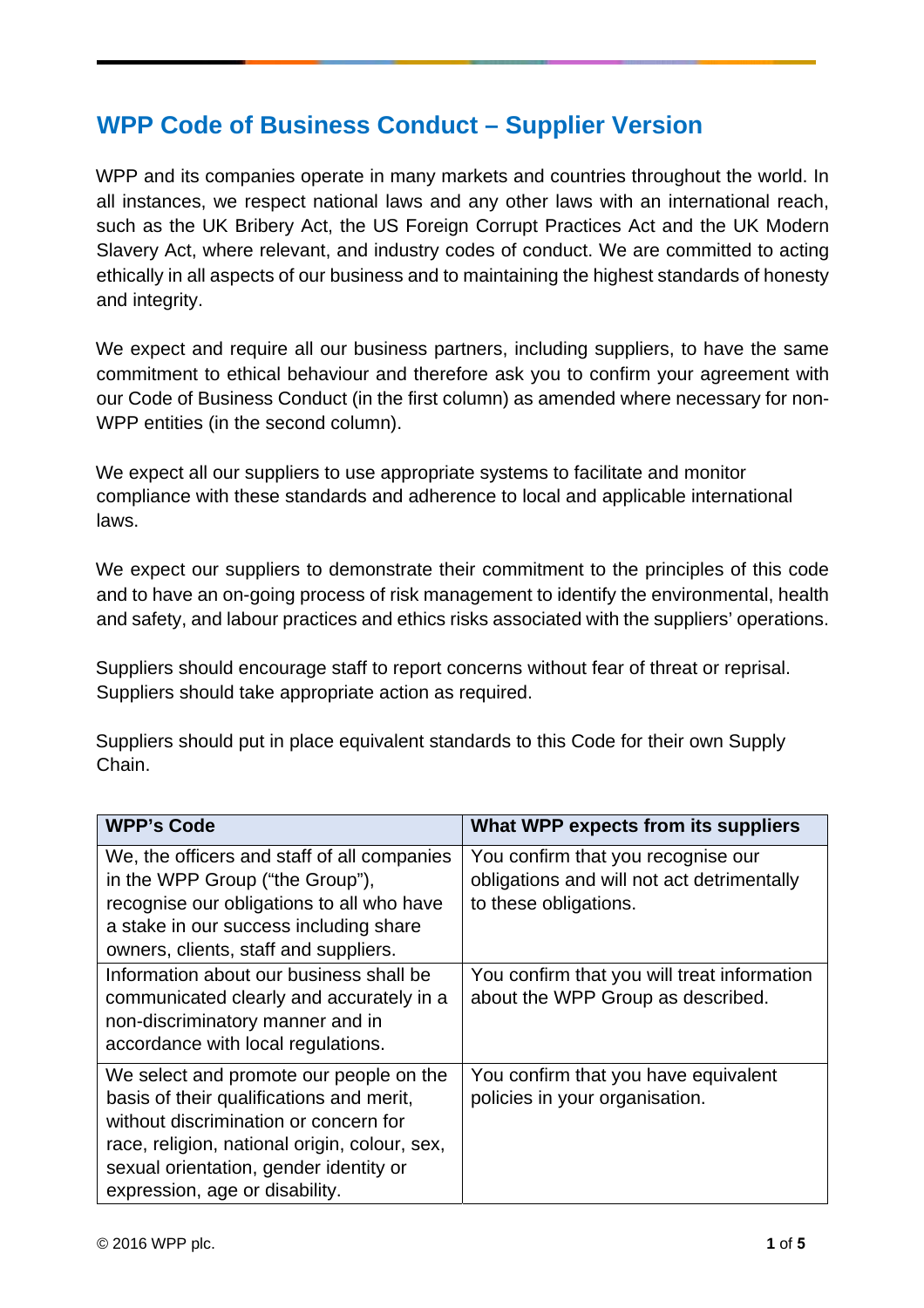| <b>WPP's Code</b>                                                                                                                                                                                                                                                                                                                                                                                                            | What WPP expects from its suppliers                                                                                                                                                                                                                                                                                                                                                                                                                                                                                                                                                                                                                                                                                                                                                                                                                                                                                                                                                                                                                                                                                                                                                                                                                                                                                |
|------------------------------------------------------------------------------------------------------------------------------------------------------------------------------------------------------------------------------------------------------------------------------------------------------------------------------------------------------------------------------------------------------------------------------|--------------------------------------------------------------------------------------------------------------------------------------------------------------------------------------------------------------------------------------------------------------------------------------------------------------------------------------------------------------------------------------------------------------------------------------------------------------------------------------------------------------------------------------------------------------------------------------------------------------------------------------------------------------------------------------------------------------------------------------------------------------------------------------------------------------------------------------------------------------------------------------------------------------------------------------------------------------------------------------------------------------------------------------------------------------------------------------------------------------------------------------------------------------------------------------------------------------------------------------------------------------------------------------------------------------------|
| We believe that a workplace should be<br>safe and civilised and that employment<br>must be freely chosen; we will not tolerate<br>sexual harassment, discrimination or<br>offensive behaviour of any kind, which<br>includes the persistent demeaning of<br>individuals through words or actions, the<br>display or distribution of offensive<br>material, or the use or possession of<br>weapons on WPP or client premises. | You confirm that you have equivalent<br>policies in your organisation and for your<br>supply chain, and that you will respect our<br>workplace and people as described.<br>In particular:<br>Employment must be freely chosen;<br>٠<br>forced or bonded labour or any other<br>form of modern slavery must not be<br>used;<br>Workers must not be forced to submit<br>$\bullet$<br>passports or government issued<br>identities as a condition of<br>employment;<br>Child labour is not to be used;<br>٠<br>Compensation paid to workers must<br>comply with all applicable wage laws;<br>Work weeks are not to exceed the<br>maximum set by local law;<br>There is to be no inhumane treatment<br>$\bullet$<br>of workers including sexual<br>harassment, sexual abuse, corporal<br>punishment, physical coercion or<br>verbal abuse;<br>WPP expects its suppliers to create<br>$\bullet$<br>and foster safe working conditions for<br>all workers;<br>Worker exposure to physical hazards<br>must be eliminated wherever possible,<br>or, if not, must be controlled;<br>Suppliers must have adequate<br>$\bullet$<br>procedures in place to handle<br>emergencies that may affect workers;<br>and<br>Systems must be in place to manage,<br>$\bullet$<br>track and report occupational injuries<br>and illness. |
| We will not tolerate the use, possession                                                                                                                                                                                                                                                                                                                                                                                     | You confirm that you have equivalent                                                                                                                                                                                                                                                                                                                                                                                                                                                                                                                                                                                                                                                                                                                                                                                                                                                                                                                                                                                                                                                                                                                                                                                                                                                                               |
| or distribution of illegal drugs, or our                                                                                                                                                                                                                                                                                                                                                                                     | policies in your organisation and that you                                                                                                                                                                                                                                                                                                                                                                                                                                                                                                                                                                                                                                                                                                                                                                                                                                                                                                                                                                                                                                                                                                                                                                                                                                                                         |
| people reporting for work under the                                                                                                                                                                                                                                                                                                                                                                                          | will respect our workplace and people as                                                                                                                                                                                                                                                                                                                                                                                                                                                                                                                                                                                                                                                                                                                                                                                                                                                                                                                                                                                                                                                                                                                                                                                                                                                                           |
| influence of drugs or alcohol.                                                                                                                                                                                                                                                                                                                                                                                               | described.                                                                                                                                                                                                                                                                                                                                                                                                                                                                                                                                                                                                                                                                                                                                                                                                                                                                                                                                                                                                                                                                                                                                                                                                                                                                                                         |
| We will treat all information relating to the                                                                                                                                                                                                                                                                                                                                                                                | You confirm that you agree to our policy                                                                                                                                                                                                                                                                                                                                                                                                                                                                                                                                                                                                                                                                                                                                                                                                                                                                                                                                                                                                                                                                                                                                                                                                                                                                           |
| Group's business, or to its clients, as                                                                                                                                                                                                                                                                                                                                                                                      | in respect of our information.                                                                                                                                                                                                                                                                                                                                                                                                                                                                                                                                                                                                                                                                                                                                                                                                                                                                                                                                                                                                                                                                                                                                                                                                                                                                                     |
| confidential. In particular, "insider trading"<br>is expressly prohibited and confidential                                                                                                                                                                                                                                                                                                                                   |                                                                                                                                                                                                                                                                                                                                                                                                                                                                                                                                                                                                                                                                                                                                                                                                                                                                                                                                                                                                                                                                                                                                                                                                                                                                                                                    |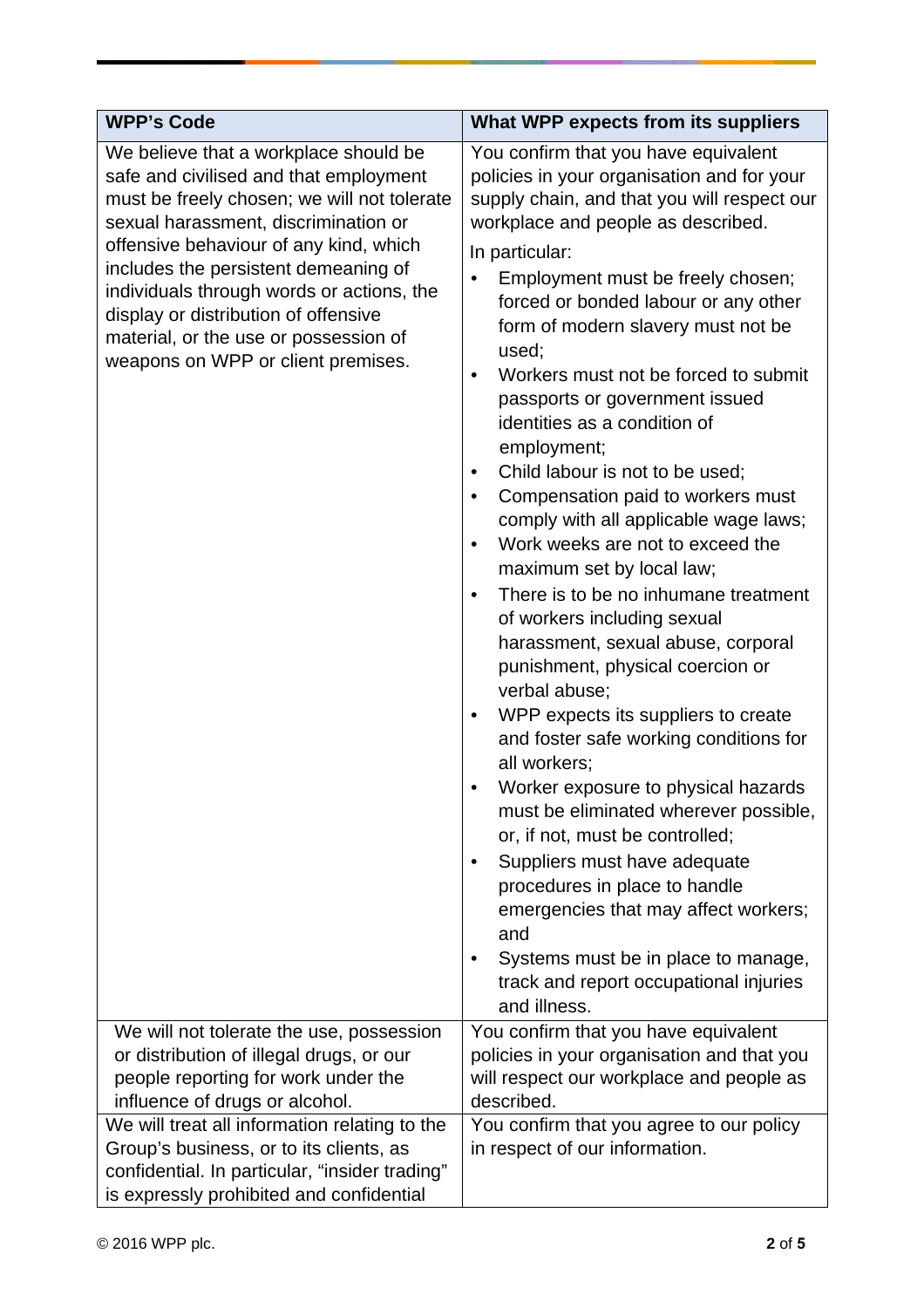| <b>WPP's Code</b>                                                                                                                                                                                                                                                                                                                                                                                           | What WPP expects from its suppliers                                                                                                                                                       |
|-------------------------------------------------------------------------------------------------------------------------------------------------------------------------------------------------------------------------------------------------------------------------------------------------------------------------------------------------------------------------------------------------------------|-------------------------------------------------------------------------------------------------------------------------------------------------------------------------------------------|
| information must not be used for personal<br>gain.                                                                                                                                                                                                                                                                                                                                                          |                                                                                                                                                                                           |
| We are committed to protecting<br>consumer, client and employee data in<br>accordance with national laws and<br>industry codes.                                                                                                                                                                                                                                                                             | You confirm that you have equivalent<br>commitments in your organisation that<br>cover all information from and relating to<br>our business and that of our partners in<br>that business. |
| We will not knowingly create work which<br>contains statements, suggestions or<br>images offensive to general public<br>decency and will give appropriate<br>consideration to the impact of our work on<br>minority segments of the population,<br>whether that minority be by race, religion,<br>national origin, colour, sex, sexual<br>orientation, gender identity or expression,<br>age or disability. | Wherever relevant, you confirm that you<br>have equivalent standards for your work.                                                                                                       |
| We will not undertake work which is<br>intended or designed to mislead,<br>including in relation to social,<br>environmental and human rights issues.                                                                                                                                                                                                                                                       | Wherever relevant, you confirm that you<br>have equivalent standards for your work.                                                                                                       |
| We will consider the potential for clients<br>or work to damage the Group's<br>reputation prior to taking them on. This<br>includes reputational damage from<br>association with clients that participate<br>in activities that contribute to the abuse<br>of human rights.                                                                                                                                 | This relates only to members of the WPP<br>Group.                                                                                                                                         |
| We will not for personal or family gain<br>directly or indirectly engage in any<br>activity which competes with companies<br>within the Group or with our obligations<br>to any such company.                                                                                                                                                                                                               | This relates only to members of the WPP<br>Group.                                                                                                                                         |
| We will not give, offer or accept bribes,<br>whether in cash or otherwise, to or from<br>any third party, including but not<br>restricted to government officials, clients<br>and brokers or their representatives. We<br>will collectively ensure that all staff<br>understand this policy through training,<br>communication and by example.                                                              | This applies directly to you.                                                                                                                                                             |
| We will not offer any items of personal<br>inducement to secure business. This is<br>not intended to prohibit appropriate<br>entertainment or the making of                                                                                                                                                                                                                                                 | This applies directly to you.                                                                                                                                                             |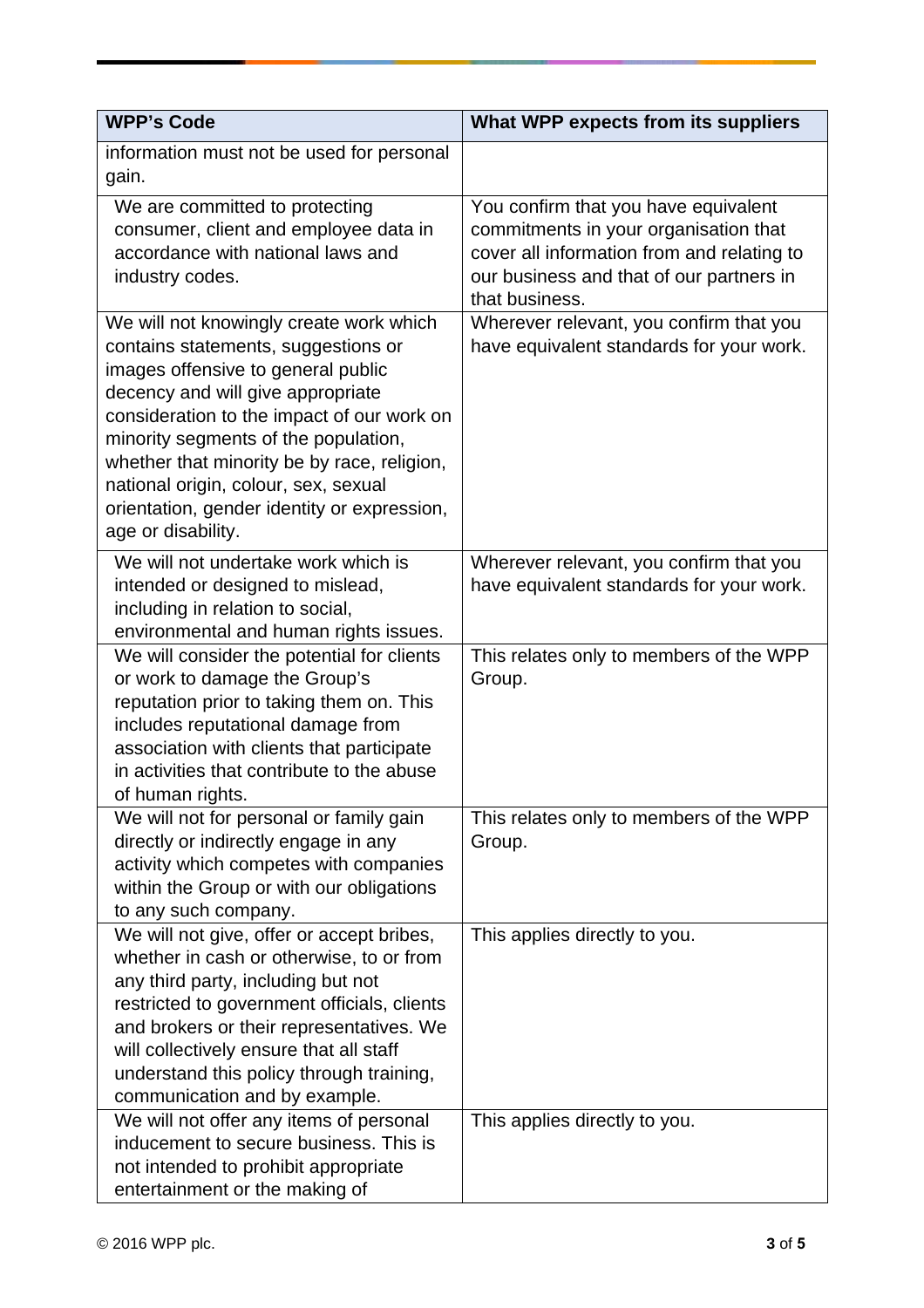| <b>WPP's Code</b>                                                                                                                                                                                                                                                                                                                                                                                                                                                                                                                                                 | What WPP expects from its suppliers                                                                                                                                                                                                                                                                                                                                                                                                                                                                |
|-------------------------------------------------------------------------------------------------------------------------------------------------------------------------------------------------------------------------------------------------------------------------------------------------------------------------------------------------------------------------------------------------------------------------------------------------------------------------------------------------------------------------------------------------------------------|----------------------------------------------------------------------------------------------------------------------------------------------------------------------------------------------------------------------------------------------------------------------------------------------------------------------------------------------------------------------------------------------------------------------------------------------------------------------------------------------------|
| occasional gifts of minor value unless<br>the client has a policy which restricts<br>this.                                                                                                                                                                                                                                                                                                                                                                                                                                                                        |                                                                                                                                                                                                                                                                                                                                                                                                                                                                                                    |
| We will not accept for our personal<br>benefit goods or services of more than<br>nominal value from suppliers, potential<br>suppliers or other third parties                                                                                                                                                                                                                                                                                                                                                                                                      | This applies directly to you.                                                                                                                                                                                                                                                                                                                                                                                                                                                                      |
| We will not have any personal or family<br>conflicts of interest within our businesses<br>or with our suppliers or other third parties<br>with whom we do business.                                                                                                                                                                                                                                                                                                                                                                                               | You should have equivalent policies in<br>your organisation.                                                                                                                                                                                                                                                                                                                                                                                                                                       |
| No corporate contributions of any kind,<br>including the provision of services or<br>materials for less than the market value,<br>may be made to politicians, political<br>parties or action committees, without the<br>prior written approval of the WPP Board.                                                                                                                                                                                                                                                                                                  | You should have your own policy<br>regarding such contributions, together<br>with appropriate authorisation procedures.                                                                                                                                                                                                                                                                                                                                                                            |
| We will continue to strive to make a<br>positive contribution to society and the<br>environment by: maintaining high<br>standards of marketing ethics;<br>respecting human rights in our<br>business, supply chain and through our<br>client work; respecting the environment;<br>supporting community organisations;<br>supporting employee development; and<br>managing significant sustainability risks<br>in our supply chain. Our Sustainability<br>Policy and Human Rights Policy<br>Statement provide more detail about<br>our commitments in these areas. | You should have equivalent policies in<br>your organisation.<br>In particular:<br>Suppliers must comply with the<br>requirements of the UK's Modern<br>Slavery Act;<br>Suppliers must obtain all relevant<br>$\bullet$<br>environmental authorisations,<br>including for waste and emissions;<br>Suppliers must endeavour to prevent<br>$\bullet$<br>pollution by implementing<br>conservation measures in their<br>facilities and processes, by recycling,<br>reusing and substituting materials. |